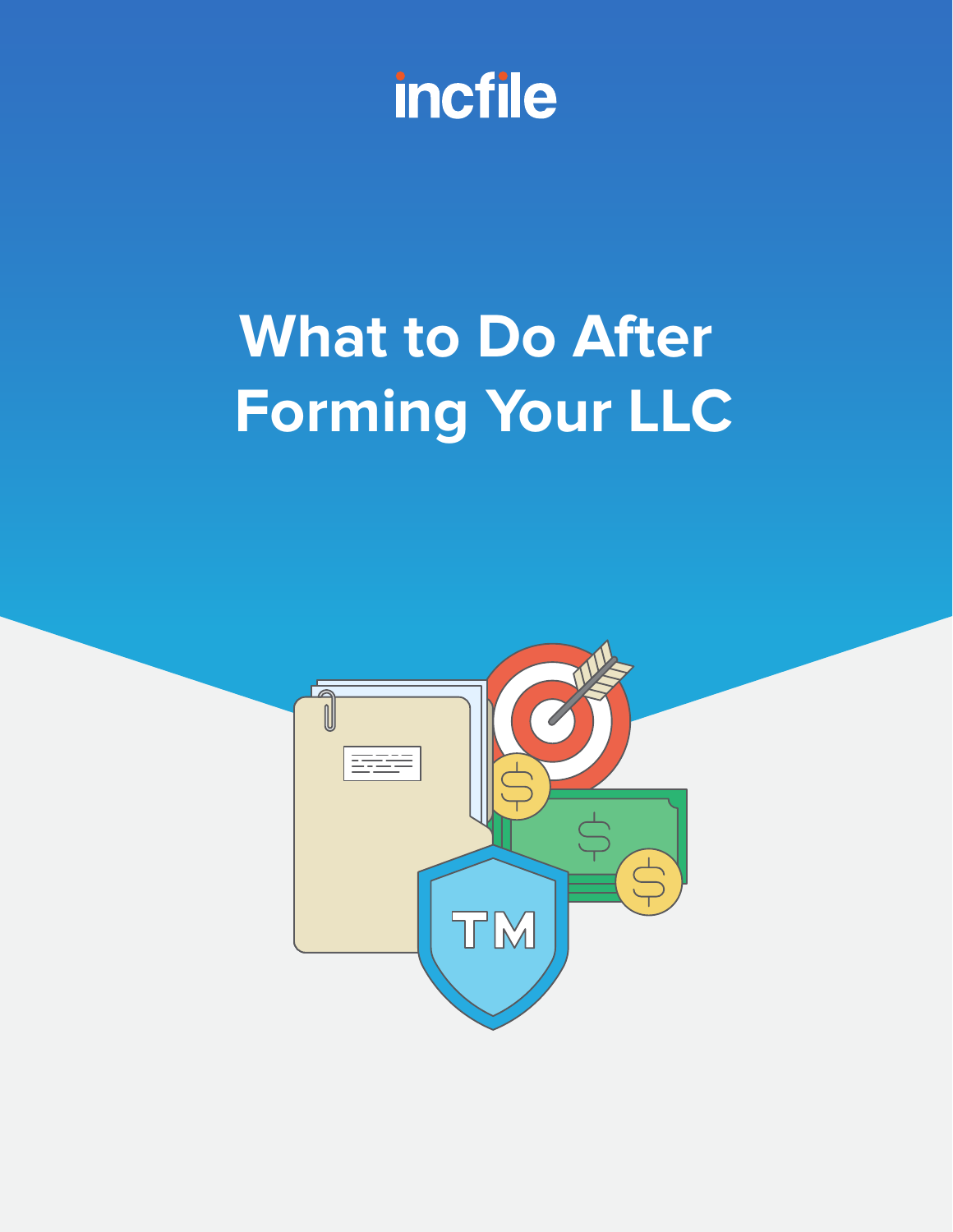You filed your Articles of Organization and started your LLC—now what? Here are the most important next steps to ensuring your business is successful.

## Understand Your Ongoing LLC Filing Requirements

Each state requires different forms, such as your business [annual reports](https://www.incfile.com/manage-your-company/annual-report/) and state franchise tax reports, to be filed at different times. Failure to file these reports can lead to the company being revoked or administrative [business dissolution](https://www.incfile.com/manage-your-company/dissolution/). Incfile includes lifetime company alerts with courtesy email reminders to inform clients of an upcoming filing requirement with all of our state filing packages—or you can [research filing times yourself.](https://www.incfile.com/compliance-filing-requirement/)

## Protect Your Business Name with a Trademark

**2**

**1**

A trademark is an essential asset for your business because it protects the brand name and identity that you worked so hard to create. When you secure a federal trademark for your business brand, it gives you exclusive rights to use your business name, logo or slogan once the trademark is approved. Federal Trademark Protection also prevents other businesses from using your brand name and brand identity. Incfile is happy to help with conducting a trademark name search on your business name. Our partnered attorneys will do the research to make sure the mark isn't already taken, ensure the filing is properly prepared and submitted to the government office, and provide sound legal advice throughout the entire process.

Benefits of **[Incfile's Trademark service](https://www.incfile.com/trademark-name-search/)** include:

- Legal counsel from an experienced trademark attorney
- A thorough search of existing trademarks
- A registered trademark with the USPTO
- Handling all correspondence with the USPTO until the name is approved.

#### Set up Finances & Accounting for Your LLC **3**

Once you form your LLC, there are important next steps to ensure your business finances and accounting are organized for tax season and peace of mind, and that your personal and business finances are kept separate to ensure safety of your personal assets. With the right accounting steps, your business will run smoothly and be set up for increased profits and success.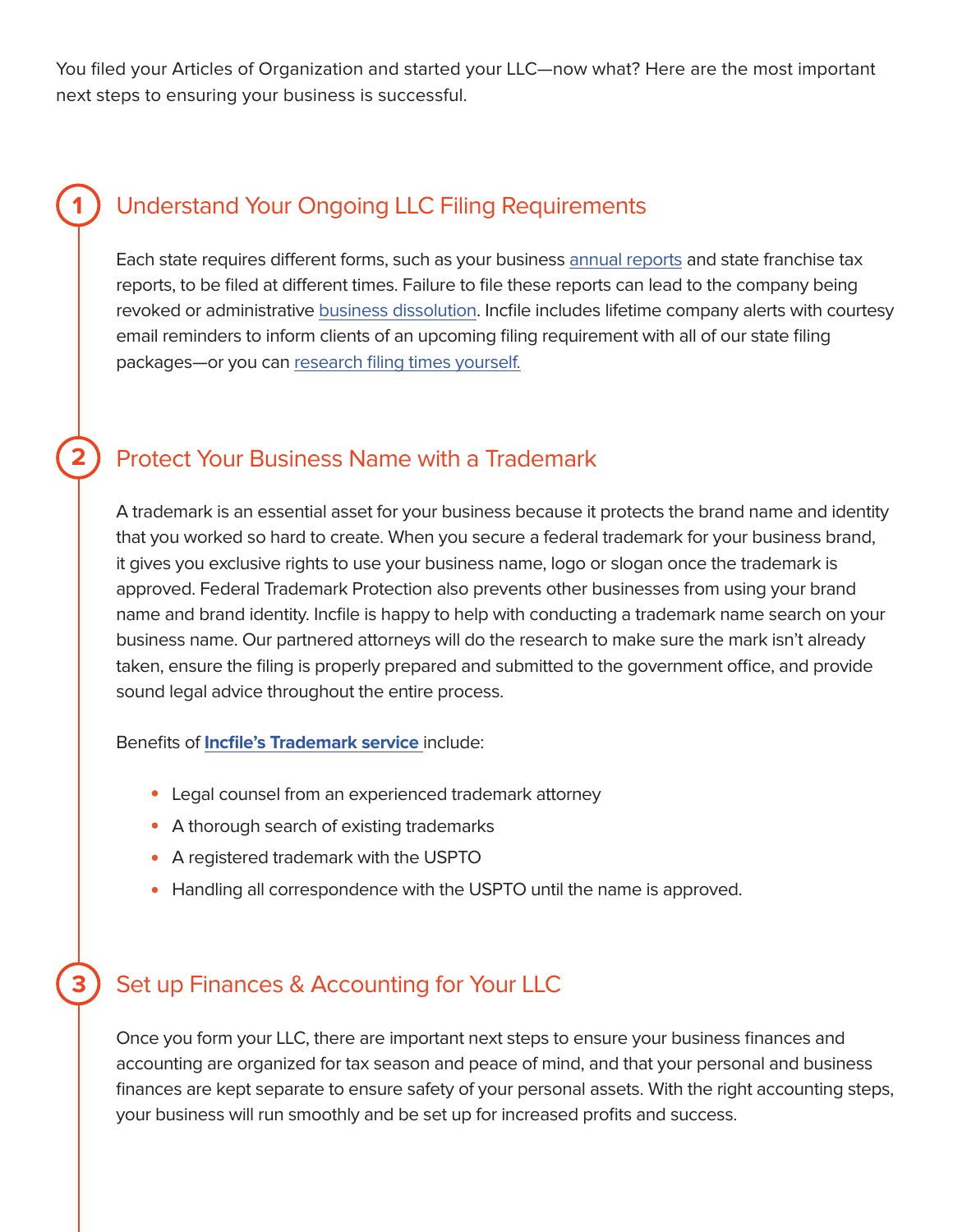### **Choose a Bank**

The right business checking account for your business should have minimum fees, so that your money goes into the business or your own checking account instead of spending on hidden, tricky bank fees. **[According to NerdWallet](https://www.nerdwallet.com/blog/banking/best-free-business-checking-accounts/)** — who looked at the 10 biggest banks in the U.S. and some additional online banks — these are the best four free business checking accounts for your LLC:

| <b>Best Free Business Checking Accounts</b>                   |                                                                                                                                                                                                   |
|---------------------------------------------------------------|---------------------------------------------------------------------------------------------------------------------------------------------------------------------------------------------------|
| <b>U.S Bank Silver Business</b>                               | Allows 150 transactions a month for free. Has 3,000 bank<br>branches in addition to online banking.                                                                                               |
| <b>Capital One Spark Business</b>                             | Online banking with no monthly limit on transactions.                                                                                                                                             |
| <b>Well Fargo Business Choise</b>                             | Make 10 debit transactions a month and the \$14 monthly<br>free is waived. Offers a total of 200 free monthly<br>transactions and no charge for the first \$7.500 in cash<br>deposits each month. |
| <b>Bank of Internet Federal Bank</b><br><b>Basic Business</b> | Online-only bank that offers 200 free transactions a month<br>and unlimited fee reimbursement for ATMs in the US.                                                                                 |

#### **Separate Business & Personal Expenses**

Once your form your LLC, it's important to keep your business and personal assets separate to protect your personal assets from liability. It also makes tax season a whole lot easier when you have one clear account with all your business expenses, instead of all expenses mixed up within two accounts that need to be sorted. Once you choose a business checking account for your LLC, make sure you receive a business checking card or apply for a business credit card that you can use for all business expenses. You can also use a tool like **[Expensify](https://www.expensify.com/)** to track and tag business expenses from your mobile phone.

#### **Set Up Accounting Software**

Choosing the right accounting software will allow you to track your accounts receivable — the money that is flowing in and out of your business. Accounting software will allow you to track bills, invoices, expenses and customers. This is also another important step in simplifying your yearend tax burden. With a clear, separate business checking account and card and an organized accounting software system, you'll (barely) dread tax season as a business owner.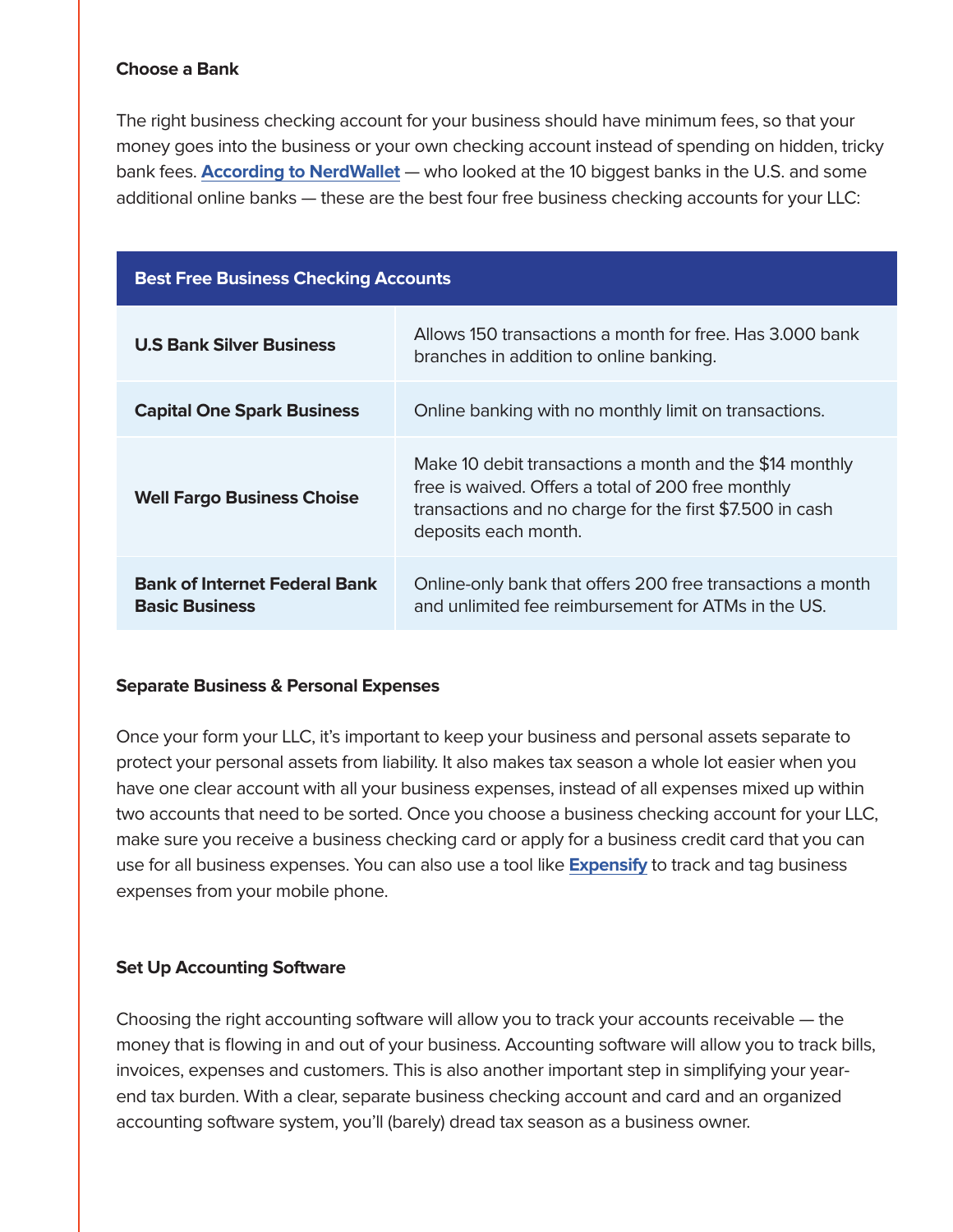Here are some favorite accounting software options for LLC business owners:

**[QuickBooks:](https://quickbooks.intuit.com/oa/selfemployed/?utm_source=oaqbse_aff&utm_medium=aff&utm_content=priorityCode=3969702399&cid=aff_cj_7898336&cvosrc=affiliate.cj.7898336&cvo_campaign=qbo_trial&priorityCode=3969702399&aid=12170614)** This is a top option for a lot of business owners and starts out at only \$10 a month. You can automatically important banking transactions, track your customers and vendors and related bills and expenses, and integrate with a lot of other online finance tools. If you hire an accountant or tax support, they will all likely support QuickBooks. You can even use an online version in addition to a desktop version of their software. The drawback is that the learning curve for QuickBooks can sometimes be a bit steep.

**[Xero:](https://www.xero.com/ph/)** Xero is online accounting software that is a great option for those who find QuickBooks to be too complicated and difficult to understand. Their plans start out at \$20 per month.

**[FreshBooks:](https://www.freshbooks.com/?ref=10400&utm_source=sas&utm_medium=affiliate&utm_campaign=938781)** Freshbooks is online accounting software that allows you to also track your time, expenses, collaborate on projects and view accounting reports. One drawback is that it doesn't currently have a way to track invoices that your business needs to pay. But, accounts start out at \$15 per month.

**[Bench:](https://bench.co/)** Bench not only allows you to track your accounts receivable, but they include the help of a real-life bookkeeper to run your accounting every month. For a Bench account starting out at \$125 a month, this is quite the deal instead of hiring your own bookkeeper.

#### **Determine How You'll Accept Credit Cards**

If you use QuickBooks or Freshbooks, you'll be able to accept credit cards to pay for invoices. If you have a brick and mortar location for your small business, you want to look into offering payments through a service such as **[Shopify](https://www.shopify.com/)** or **[Square.](https://squareup.com/us/en)**

#### **Look Into Business Funding Options**

In case your business runs out of cash flow, you want to have a backup option so your business doesn't go under. You can raise capital from investors, ask friends or family for loans, get a business credit card, take an online business loan, or look into government financing using the **[SBA &](https://www.sba.gov/node/13710)  [BusinessUSA's financing tools.](https://www.sba.gov/node/13710)** Also, it's important to remember that you can also bootstrap your business — which means, only using the funds you have in your bank account and not expanding until you get more business income.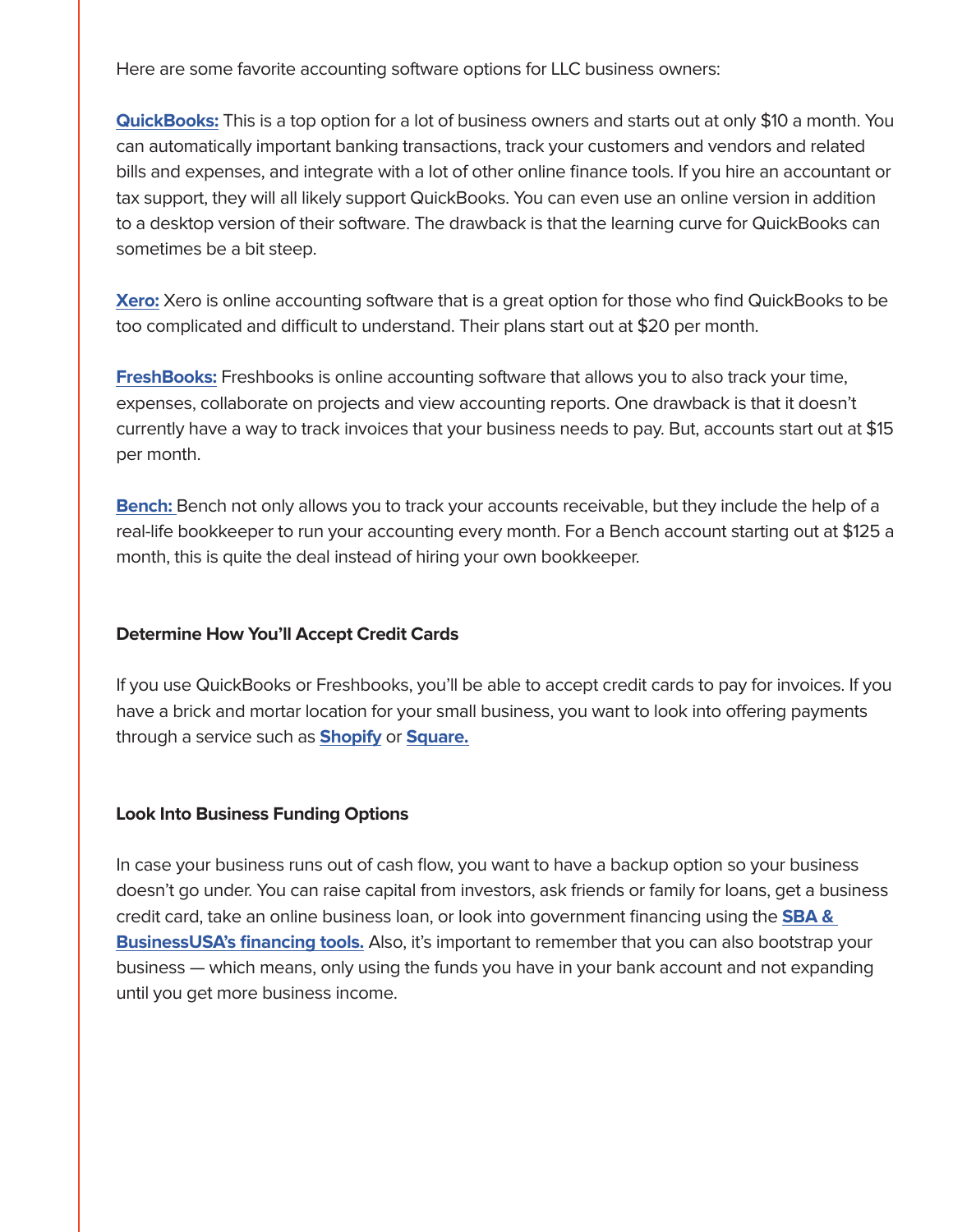## Set up Business Operations & Marketing for Your LLC

#### **Build a Business Website**

**4**

Having a great online presence for your business is the number one way people will find you. You need to start with buying a domain name using a service such as **[Web.com](https://incfile.web.com/business-email/?trkID=PTNd237b3W)**. Then you need to choose a service to host your website such as **[Snapweb](https://snapweb.com/website-voucher-discount/?ref=INCFILE)**. Finally, design your website using a tool such as SquareSpace or WordPress. Make sure your website includes important business information such as how to contact you and business hours.

#### **Choose a Virtual Phone System**

Your business needs a phone number so that your customers, employees and and vendors can reach you. A great option is to look into a tool such as **[Grasshopper](https://grasshopper.com/?clickid=WI4VLQyQKxyJWwwwUx0Mo3w2UklW0MzhcQ4P200&irgwc=1&utm_source=Impact&utm_medium=Affiliate&utm_campaign=503375)**, which allows you to get a business phone that actually forwards to your cell phone, so you never miss an important call.

#### **Design a Business Logo**

A logo will reflect your business branding everywhere your customers interact with you — on your website, on your invoices, in your email signature, on business cards and more. Instead of trying to design a logo yourself, try a logo making service such as **[99 Designs](https://99designs.com/)** or buy some really high-quality pre-made logos you can customize on **[CreativeMarket.](https://creativemarket.com/)**

#### **Get Business Cards Created**

Once you have a logo, create nice looking business cards that you can hand out when you're out networking or even running errands. You never know when a conversation about your business will come up, and you want to be able to give someone a place to research your business and contact you. A great tool to create inexpensive business cards is **[Vistaprint](https://www.vistaprint.com/business-cards?txi=15626&xnid=TopNav_Business+Cards&xnav=TopNav&rd=1&GP=07%2f01%2f2019+10%3a42%3a23&GPS=5418958310&GNF=0)**.